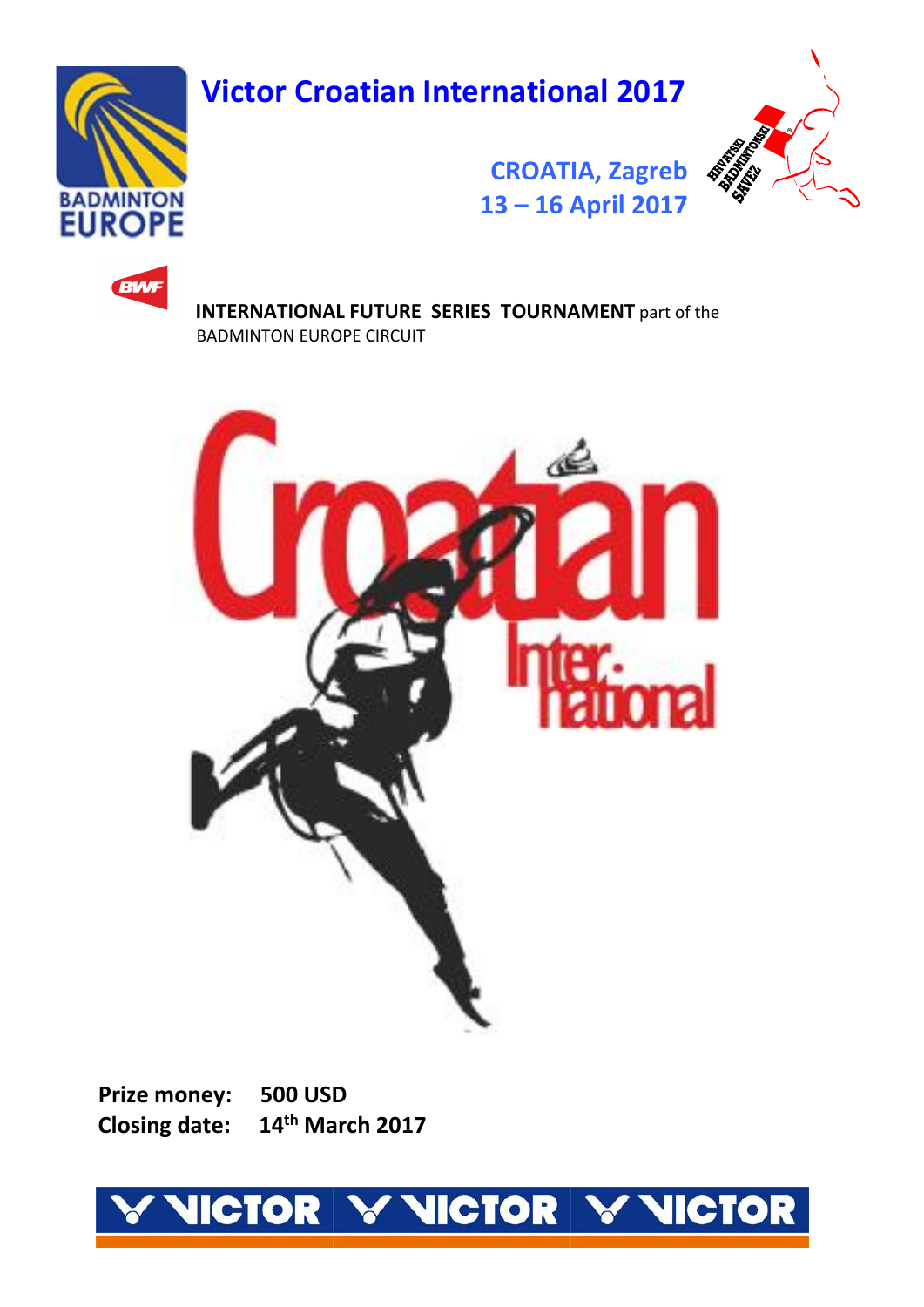**Victor Croatian International 2017** 





 **[CROATIA, Zagreb](http://badmintoneurope.com/)  [13](http://badmintoneurope.com/) – 16 April 2017**

# **ORGANIZER**

### Croatian Badminton Association - Badminton Club Stella Tournament Director: Mr. Željko Miškulin Fax: +385 1 6679 789

Contact person: Tatiana Zrnić Phone: +385 91 72 71 302 E-mail: [info@crointer.com](mailto:info@crointer.com)

[www.crointer.com](http://www.crointer.com/)

# REFEREE

#### Monique Bastien, SUI Phone number: +41 76 510 7110 E-mail: [mobastien@hotmail.com](mailto:mobastien@hotmail.com)

# DEPUTY REFEREE

#### Darko Ivan Vidakovic - Croatia Phone number: +385 99 24 84 235; E-mail: [div@comping.hr](mailto:div@comping.hr)

# KEY DATES

Closing date for entries – Tuesday 14th March 2017. World ranking date for M&O-report - Thursday 16th March 2017. Date for publication of M&Q-report - Friday 17th March 2017. World ranking date for seeding/draw - Thursday 23rd March 2017. Last day for withdrawals without being fined - Sunday 26<sup>th</sup> March 2017. Date for the draw - 28<sup>th</sup> March 2017.

# VENUE

# Sport hall - DOM SPORTOVA

Trg Krešimira Ćosića 11, 10 000 Zagreb Phone: +385 1 6421 021 Fax: +385 1 3650 350 [www.sportskiobjekti.hr](http://www.sportskiobjekti.hr/)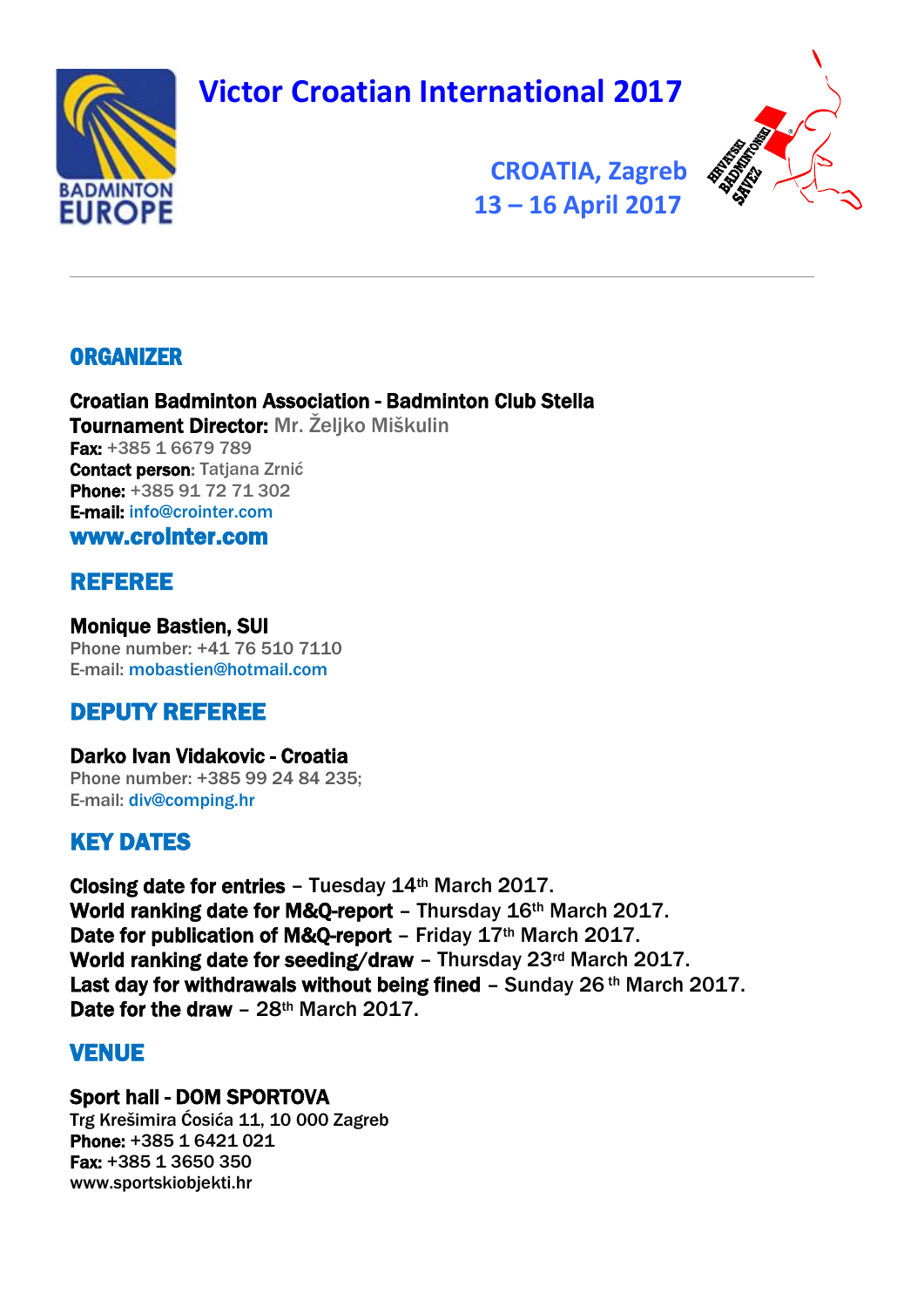# DATES

Thursday. 13th April 2017 - Qualifying rounds, starting time will be decided after closing date of entries. **Friday, 14th April 2017** - 09:00 Main rounds Saturday, 15th April 2017 - 10:00 Quarter-finals; 16:00 Semi-finals **Sunday, 16th April 2017 - 10:00 Finals** 

# EVENTS

### Men's Singles, Women's Singles, Men's Doubles, Women's Doubles, Mixed **Doubles**

The number of players/pairs to be accepted in the main events: 32 for single events and 24 for double events.

It is required that every event in a particular BE Circuit tournament has at least 8 competitors (i.e. actual competitors, not merely entries). If the required number of competitors is not met, this particular event shall not count towards any ranking.

An event must contain at least one entry from a Member Association other than the hosting Association. If an event does not contain at least one entry from a Member Association other than the hosting Association, this particular event shall not count towards any ranking. BADMINTON EUROPE is not liable for any costs incurred by third persons (players, coaches, umpires, team managers etc.) because of an event not having enough competitors to count for the rankings.

# ENTRIES

All entries must be made by using the BWF Online Entry System.

[http://bwf.tournamentsoftware.com/sport/tournament.aspx?id=3AF3D438-68C4-4922-](http://bwf.tournamentsoftware.com/sport/tournament.aspx?id=3AF3D438-68C4-4922-A9FE-E65842DB210D) [A9FE-E65842DB210D](http://bwf.tournamentsoftware.com/sport/tournament.aspx?id=3AF3D438-68C4-4922-A9FE-E65842DB210D)

Players cannot be entered unless they already have a BWF ID-number. In case you wish to enter players, who do not have a BWF ID-number, please contact the BWF office well in advance of the tournament, so that the players concerned can get a BWF ID-number before the closing date of the tournament. No late entries will be accepted.

CLOSING DATE

Entries must be submitted no later than Tuesday 14th March 2017 at 23.59 BWF HQ time (GMT +08.00)

### ELIGIBILITY TO PLAY

All badminton players who are eligible to play for any BWF Member Association.

## SYSTEM OF COMPETITION

K.O. system according to the Laws of Badminton and Competition Regulation of the BWF.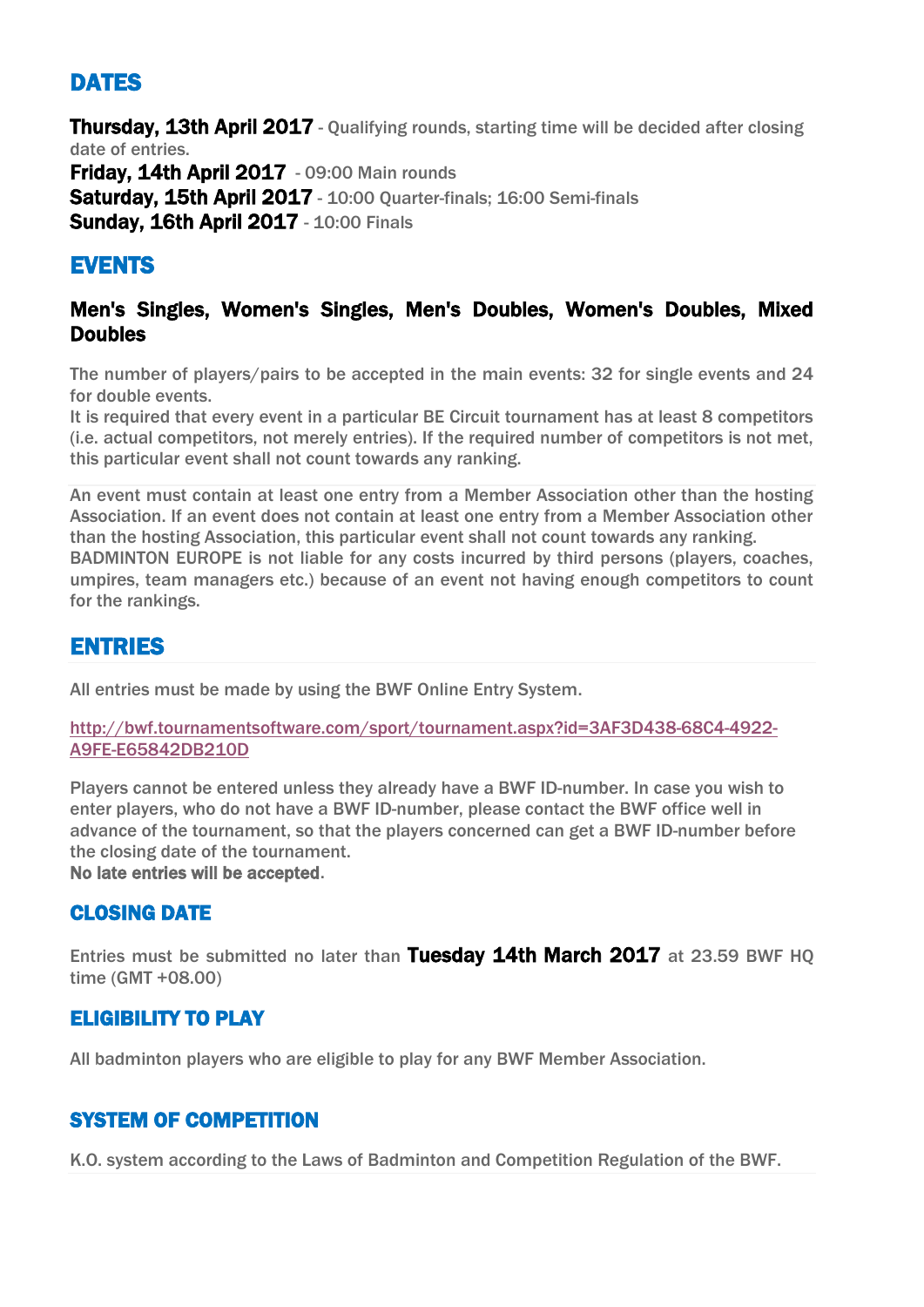#### COURTS - 5 VICTOR PRO courts

#### WITHDRAWALS

Please ensure that the organizer is informed immediately about withdrawal, together with the reason.

Any withdrawal after the Sunday immediately preceding the draw, for any reason whatsoever, renders the Member Association concerned liable to an amount of US\$ 150,00 for the inconvenience caused by the withdrawal (as defined in BWF General Competition Regulations.

#### NO SHOW

Any player not showing up at the tournament, without having been withdrawn in advance, renders the Member Association concerned liable to an additional amount of US\$ 500,00 for the inconvenience caused by the "no show" (as defined in BWF General Competition Regulations).

#### ENTRY FEES

Singles: € 40.- per player, Doubles: € 30.- per player/event

The Member Association that enters a player into a Circuit tournament is responsible for paying the entry fees for that player. The entry fees become due if a player is entered and has not been withdrawn by the Member Association when the entry date passes. It is recommended that the entry fees are paid by bank transfer, but the organizers can accept cash payment at tournaments. If the entry fee is not paid in time, the player will not be allowed to start the match.

The entry fees will not be refunded in the case of a withdrawal. For all the withdrawn players the Organizers' can invoice the entry fee to the relevant Member Association. If no payment has been received after the deadline has passed the organizers will forward the invoice with the registration of deliverance and the copy of the original entry together with the original invoice to BADMINTON EUROPE.

If a player/pair is listed on a "Waiting List", no entry fee is to be paid before being promoted to the Main Draw or Qualification draw. Before such a promotion takes place, the organizers must have this promotion confirmed by the association/ associations of the respective player/pair. Only when this confirmation has been given, the player/pair is considered as an entry. Organizers are allowed to refuse entries if players have outstanding fees from a previous year. No alteration, except withdrawal, can be made to the entries after the close of entries in accordance with BWF Competition Regulations 5.8.

#### PAYMENTS

Payable on our bank account or in cash at the info desk in the sport hall during the first competition day or before tournament to:

#### Badmintonski klub Stella

Remetinečka cesta 77a 10000 Zagreb, Croatia MBK: 786240 Privredna banka Zagreb d.d. SWIFT: PBZ6HR2X IBAN: HR 8323400091110035986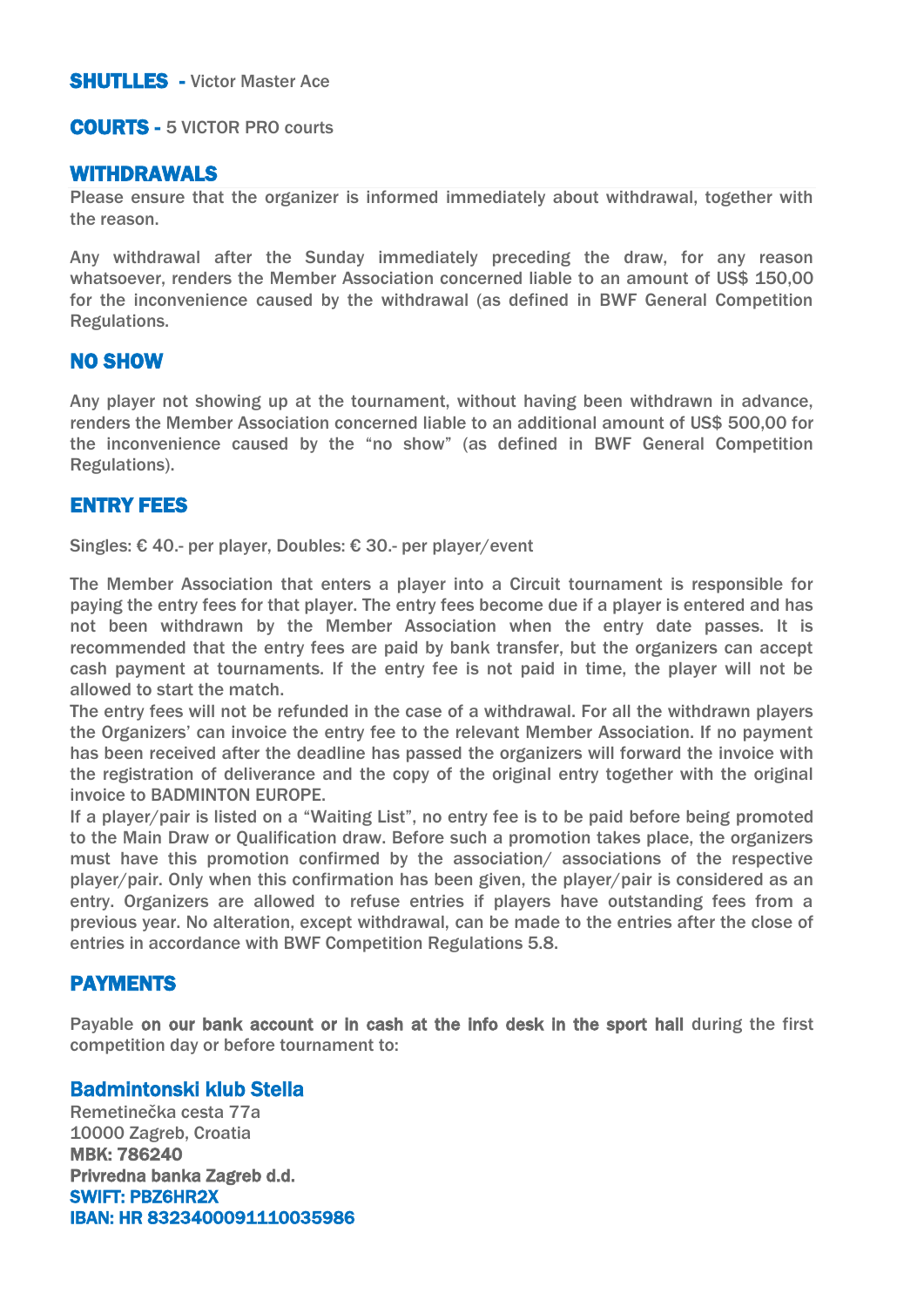# DRAW

will be made by Badminton Europe 28th March 2017.

# PRIZE MONEY 500 USD

|        | <b>MS</b> | <b>WS</b> | <b>MD</b>   | <b>WD</b>   | <b>XD</b>   | <b>Total</b> |
|--------|-----------|-----------|-------------|-------------|-------------|--------------|
| Winner | 100       | 100       | $100$ /pair | $100$ /pair | $100$ /pair | 500          |

The Organizer will pay the prize money cash during the closing ceremony. The prize money will be awarded only to those players who attend the closing ceremony.

### POINT OF ARRIVAL

For players who will have official accommodation the local transport will be provided from following points

Zagreb Main Train Station Zagreb Bus Station Zagreb Airport Transport Manager Ms. Tatjana Zrnić Phone +385 91 727 13 02

### LOCAL TRANSPORTATION

There will be free transportation between the official tournament hotel and airport only for persons buying accommodation through the organizers.

Other participants may request airport transport, but it will cost 20 EUR per person (both ways).

### ACCOMODATION

Accommodation should be ordered on the enclosed hotel reservation form together with the entries:

Hotel "Laguna" \*\*\*, 10020 Zagreb, Kranjčevićeva 29 - (300 m - walking

distance to sport hall)

- single room 50 EUR per person/night
- double room 37 EUR per person/night
- triple room 33 EUR per person/night
- Breakfast included
- BUS transport included

### INSURANCE

Insurance shall be arranged individually by each player. During the tournament a doctor will be present in the hall.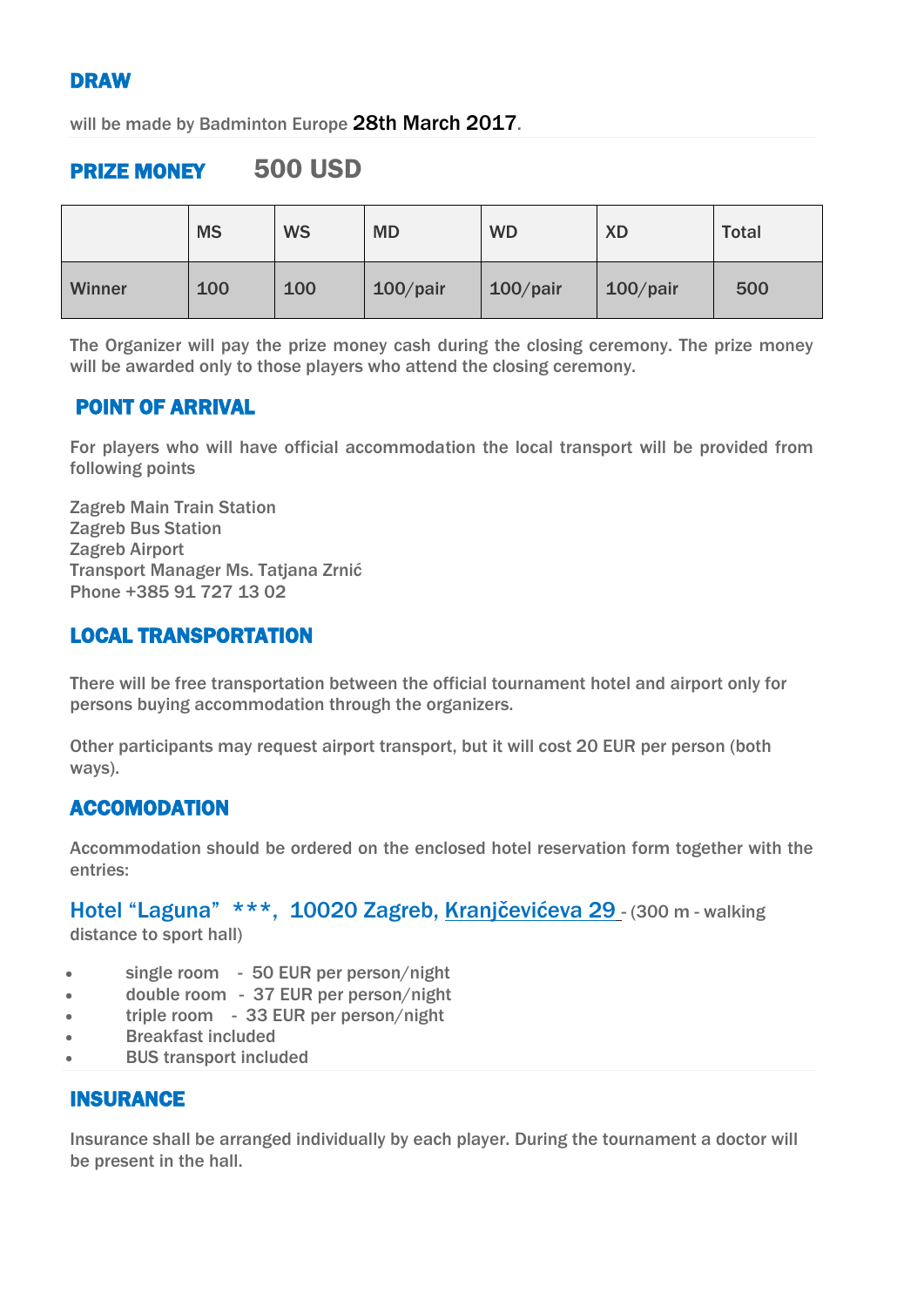### CLOTHING AND ADVERTISING REGULATIONS

In accordance with BWF's Regulations and BE Circuit Regulations 18.

Colour, design, lettering and advertising on clothing shall be regulated by BWF General Competition Regulations 19 to 23. A player violating these regulations shall be penalised by an administrative fine of 50,00 EUR.

The name on the back of the shirts is mandatory for all matches at all times during play in both the qualification and the main draw. - A player failing to wear the name on the back of his/her shirt when mandatory shall be penalised by an administrative fine of 100,00 EUR.

It is mandatory - that partners in doubles wear the same colour of the T-shirt and shorts/skirts at all time during play in both the qualification and the main draw. Failing to do so shall result in an administrative fine of 100,00 EUR.

### **VISAS**

After entering a player(s) in the tournaments it is the Member Nation's responsibility to secure visas for their players – if this is needed. Make sure that visa applications are made early enough.

This application should contain:

- Name,
- date of birth,
- city of birth,
- **address.**
- passport No,
- issue date of passport,
- valid date of passport,
- date of arrival/departure for each person;

and should be sent to the CBA (details below).

After that the CBA will send invitation letter. All visas participants needing a visa should request for a letter of guarantee till 20<sup>th</sup> March 2017.

#### BETTING

Betting might be offered from this event.

Please note that betting is not allowed to be made by players or officials connected to the Event either in person or through a third party. Participants may therefore not make bets on the Event or procure through third parties the making of bets with a betting agency. Participants who, in violation of this prohibition, nevertheless make or procure through third parties the making of bets with betting agencies shall be immediately disqualified from participation in the Event and are liable for legal prosecution. Similarly manipulation of games will be met with disqualification and possible legal prosecution. Any violation mentioned above is also a breach of Player's Code of Conduct (Art. 5.2.) and will be sanctioned by BWF.

### GENERAL CONDITIONS AND REGULATIONS

The Croatian International Championships will be played in accordance with the Laws of Badminton, the BWF Competition Regulations and the Badminton Europe Elite Circuit Regulations. In case of a dispute the referee shall have a decisive word.